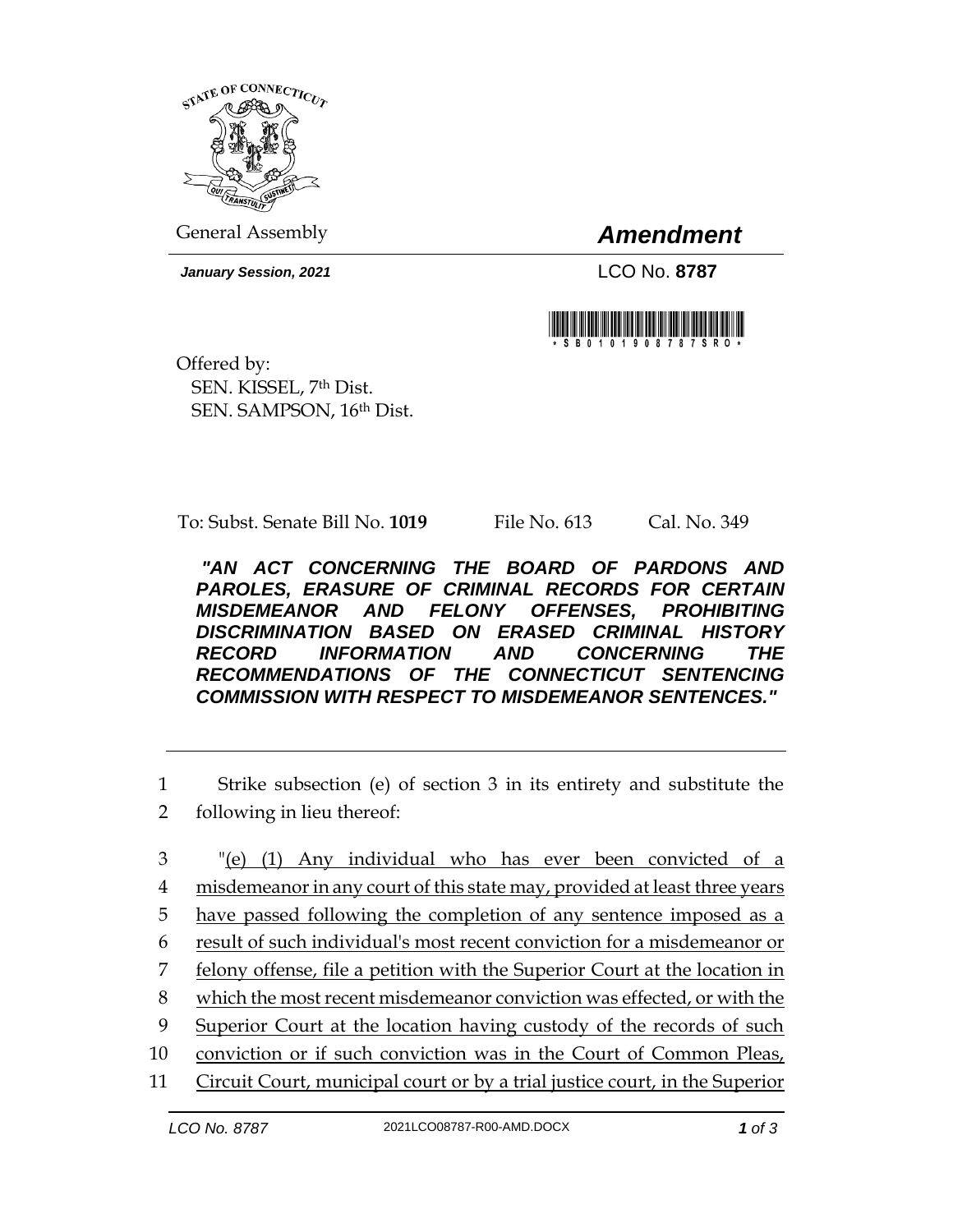| 12 | Court where venue would exist for criminal prosecution, for an order of     |
|----|-----------------------------------------------------------------------------|
| 13 | erasure, and if such petition is in order, the Superior Court shall issue   |
| 14 | such order of erasure and direct all police and court records and records   |
| 15 | of the state's or prosecuting attorney pertaining to each such              |
| 16 | misdemeanor offense, except for a violation of section 53a-61a, any         |
| 17 | misdemeanor that is a family violence crime, as defined in section 46b-     |
| 18 | 38a, or that is a nonviolent sexual offense or a sexually violent offense,  |
| 19 | each as defined in section 54-250, or a violation of section 14-227a, 14-   |
| 20 | 227m or 14-227n, to be erased.                                              |
| 21 | (A) Notice of the erasure shall immediately be sent to all persons,         |
| 22 | agencies, officials or institutions known to have information pertaining    |
| 23 | to the criminal history record information. Reasonable efforts shall be     |
| 24 | made to send notice of the erasure to the individual whose records have     |
| 25 | been erased not later than thirty calendar days after such erasure;         |
| 26 | (B) If an individual has been convicted of an offense in any court in       |
| 27 | this state and such offense has been decriminalized subsequent to the       |
| 28 | date of such conviction, such conviction shall not be considered when       |
| 29 | evaluating such individual's criminal history record information for the    |
| 30 | purposes of this subsection; and                                            |
| 31 | (C) Erasure under this subsection shall not occur in the case of any        |
| 32 | individual who has pending charges or an open criminal case in any          |
| 33 | jurisdiction.                                                               |
| 34 | (2) If a person has been convicted of a violation of subsection (c) of      |
| 35 | section 21a-279 prior to October 1, 2015, such conviction shall not be      |
| 36 | considered as a most recent offense when evaluating whether a               |
| 37 | sufficient period of time has elapsed for an offense to qualify for erasure |
| 38 | pursuant to this subsection.                                                |
| 39 | (3) Nothing in this subsection shall limit any other procedure for          |
| 40 | erasure of criminal history record information, as defined in section 54-   |
| 41 | 142g, as amended by this act, or prohibit a person from participating in    |
| 42 | any such procedure, even if such person's criminal history record           |
| 43 | information has been erased pursuant to this section.                       |